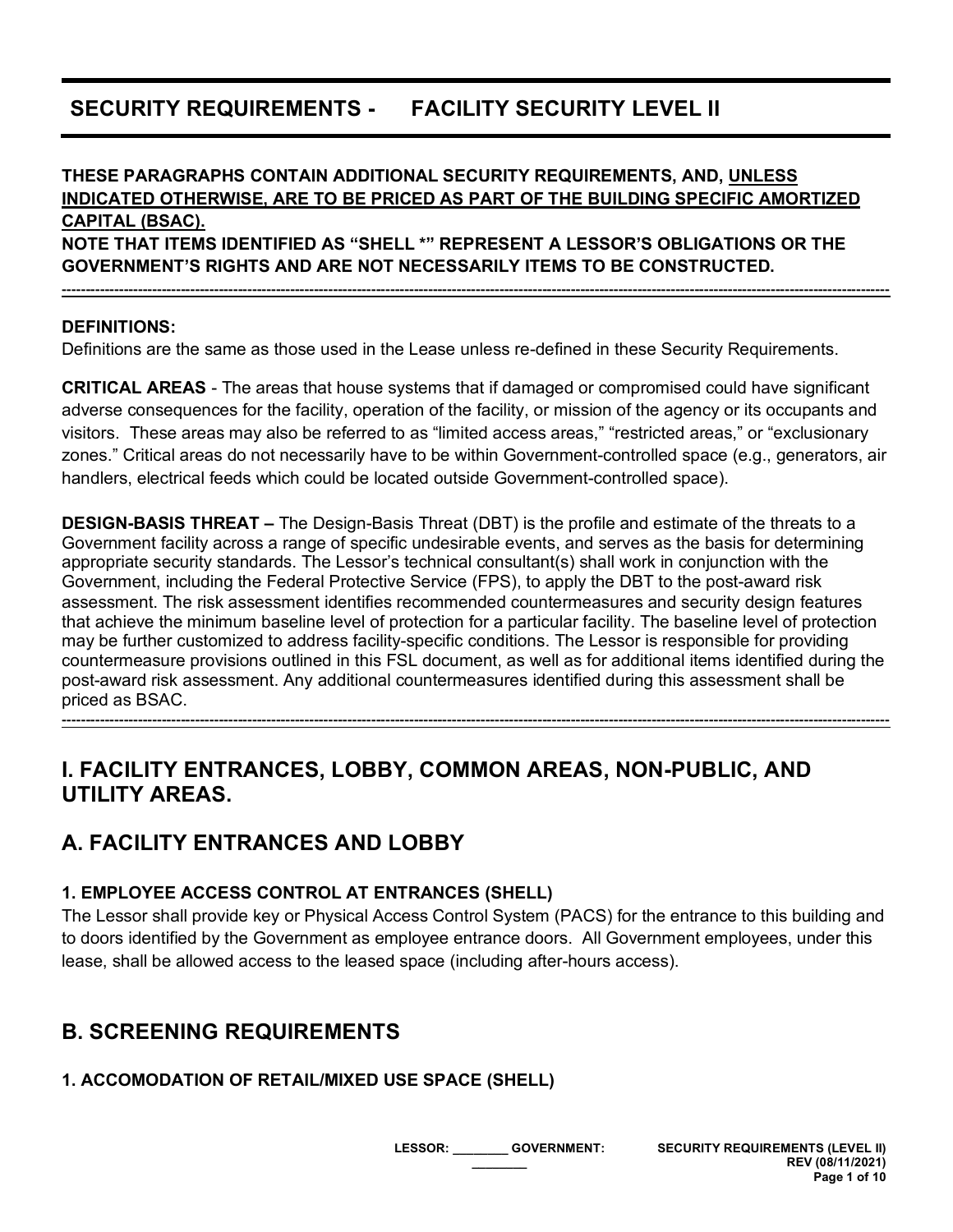The Lessor shall accommodate publicly accessible retail and mixed uses through such means as separating entryways.

# **C. COMMON AREAS, NON-PUBLIC, AND UTILITY AREAS.**

### **1. PUBLIC RESTROOM ACCESS (SHELL)**

The Government reserves the right to control access to public restrooms within Government controlled Space.

### **2. SECURING CRITICAL AREAS (SHELL)**

The Lessor shall secure areas designated as Critical Areas to restrict access to authorized personnel only, and post signage accordingly:

- a. At a minimum, the Lessor shall secure building common areas such as mechanical and janitorial areas, sprinkler rooms, electrical closets, telecommunications rooms, and janitor closets. Utility, mechanical, electrical, and telecom rooms shall be secured with high-security (UL437) locks. Keyed locks, PACS card reader, or similar security measures shall strictly control access to Critical Areas. Additional controls for access to keys, PACS, and key codes shall be strictly maintained.
- b. Roofs with HVAC systems and access to interior space from the roof shall also be secured with high-security (UL437) locks. Roof access shall be strictly controlled through keyed locks, PACS card reader, or similar measures. Fire and life safety egress shall be carefully reviewed when restricting roof access.
- c. In addition, Lessor shall protect the ventilation equipment and system controls from unauthorized access.

#### **3. VISITOR ACCESS CONTROL (SHELL)**

Entrances are open to the public during business hours. After hours, visitor entrances are secured, and have a means to verify the identity of persons requesting access prior to allowing entry into the Premises.

### **4. PUBLIC SPACE RESTRICTIONS WITH PRIMARY VERTICAL LOAD MEMBERS**

The Government reserves the right to remove this countermeasure requirement, post-award, based on building-specific conditions. For measurement purposes, standoff shall be considered building support space and not ABOA.

a. **RESTRICT CONTACT FROM PUBLIC AREAS WITH PRIMARY VERTICAL LOAD MEMBERS**: For

partitions separating public space from federal space, the Lessor shall use construction materials which have inherent ductility, and which are able to respond to load reversals. Alternatively, the Lessor can use a minimum standoff of at least 100 mm (4 inches).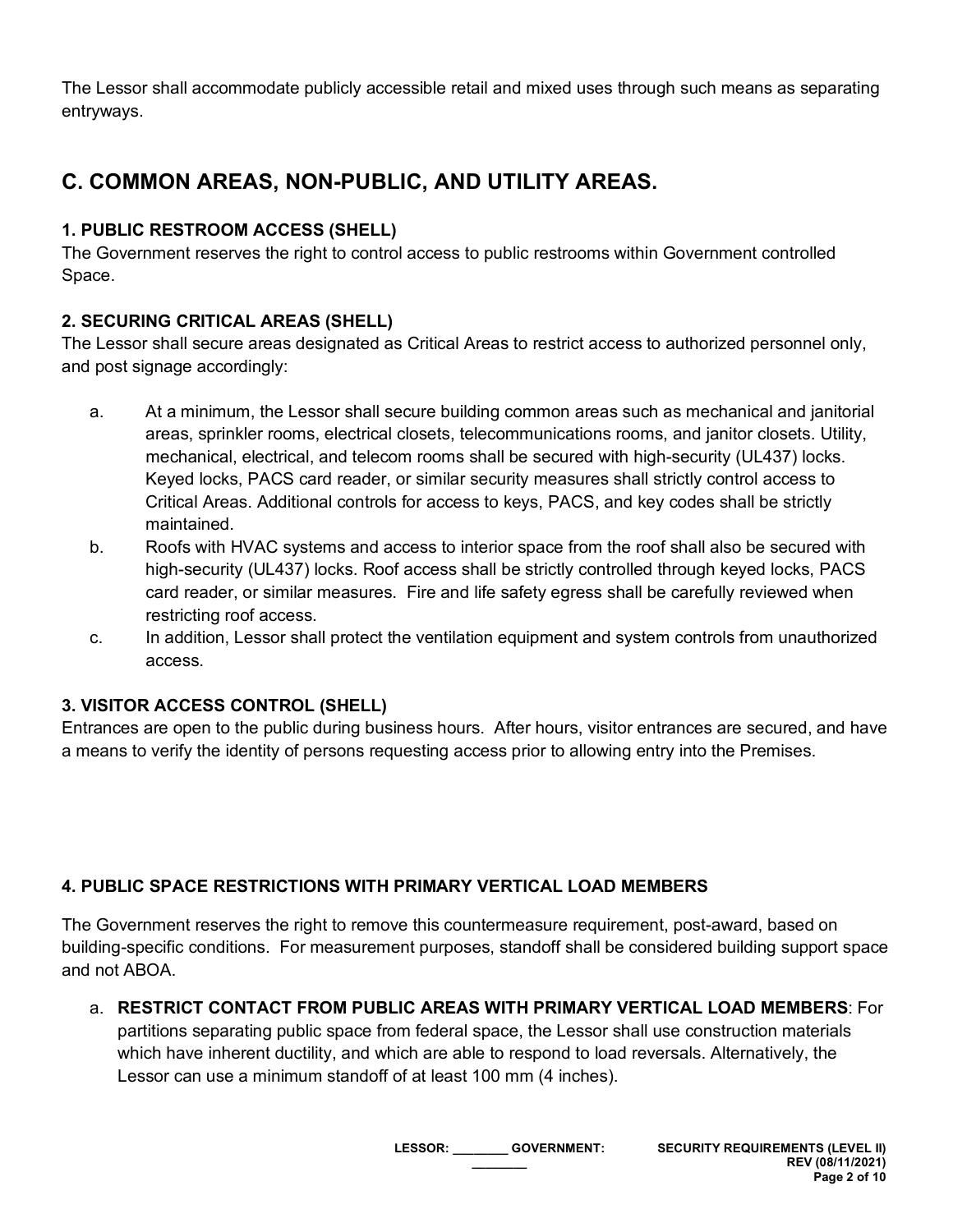b. **RESTRICT CONTACT FROM MAIL AREA WITH PRIMARY VERTICAL LOAD MEMBERS:** In the partitions that separate public mail screening and receiving areas from federal tenants, the Lessor shall use construction materials which have inherent ductility, and which are able to respond to load reversals. Alternatively, the Lessor can use a minimum standoff of at least 150 mm (6 inches).

# **II. INTERIOR (GOVERNMENT SPACE)**

### **A. IDENTITY VERIFICATION (SHELL)**

The Government reserves the right to verify the identity of persons requesting access to the Governmentcontrolled Space prior to allowing entry.

### **B. FORMAL KEY CONTROL PROGRAM (SHELL)**

The Government reserves the right to implement a formal key control program. The Lessor shall have a means of allowing the electronic disabling of lost or stolen access media, if electronic media is used.

# **III. SITES AND EXTERIOR OF THE BUILDING**

## **A. SIGNAGE**

### **1. POSTING OF SIGNAGE IDENTIFYING THE SPACE AS GOVERNMENTAL (SHELL)**

The Lessor shall not post sign(s) or otherwise identify the facility and parking areas as a Government, or specific Government tenant, occupied facility, including during construction, without written Government approval.

### **2. POSTING OF REGULATORY SIGNAGE (SHELL)**

The Government may post or request the Lessor to post regulatory, statutory, sensitive areas and sitespecific signage.

## **B. LANDSCAPING AND ENTRANCES**

### **1. LANDSCAPING REQUIREMENTS (SHELL)**

Landscaping shall be neatly trimmed to minimize the opportunity for concealment of individuals, packages/containers, and parking areas. If Landscaping exists, the Lessor shall provide trees, hedges, berms, or any combination of these to create buffer zones to separate public areas and other functions. Landscaping shall not obstruct the views of security guards and Video Surveillance System (VSS) cameras or interfere with lighting or Intrusion Detection System (IDS) equipment.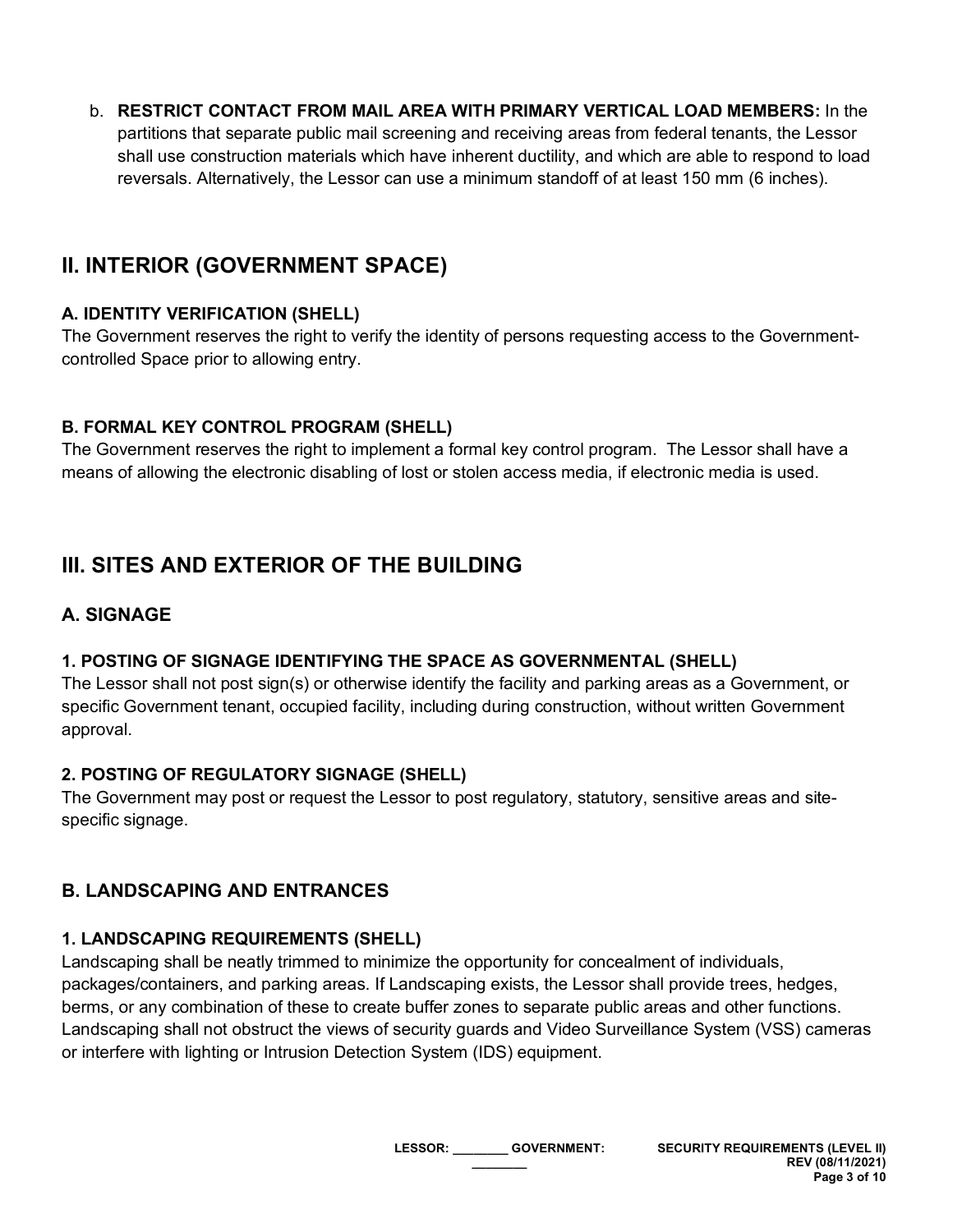#### **2. HAZMAT STORAGE (SHELL)**

Where applicable, Lessor shall locate HAZMAT storage in a restricted area or storage container away from loading docks, entrances, and uncontrolled parking.

#### **3. PLACEMENT OF RECEPTACLES, CONTAINERS, AND MAILBOXES (SHELL)**

Trash receptacles, containers, mailboxes, FedEx-UPS boxes, vending machines, or other fixtures and/or features that could conceal packages, briefcases, or other portable containers shall be located away from building exterior and entry points.

### **C. PARKING**

#### **1. PUBLIC ACCESS TO GOVERNMENT PARKING AREAS (SHELL)**

Lessor shall designate Government employee and visitor parking areas.

# **IV. SECURITY SYSTEMS**

**A. Security System Testing and Maintenance Criteria:** The Lessor in consultation and coordination with a security provider, either internal or external, as determined by the Lease Contracting Officer, and the Government security representative shall implement a testing and preventive maintenance program for all security systems the Lessor has installed. Testing must be based on established, consistent, agency-specific protocols, to be determined at the time of design. All testing shall be documented. Operational performance testing shall be conducted annually and functional testing shall be conducted more frequently, as determined by the Government. Components which fail, either during testing or throughout the life of this lease shall be repaired or replaced by the Lessor within a reasonable timeframe as determined by the Government. Any critical component that becomes inoperable must be replaced or repaired by the Lessor within five business days. Critical components are those required to provide security (IDS, VSS, PACS, etc.) for a perimeter access point or critical area. "Replacement" may include implementing other temporary measures in instances where the replacement or repair is not achievable within the specified time frame (e.g. a temporary barrier to replace an inoperable pop-up vehicle barrier, etc.). Failure by the Lessor to provide sufficient replacement measures within the timeframe identified above may result in the Government providing guard service, the cost of which must be reimbursed by the Lessor.

### **B. VIDEO SURVEILLANCE SYSTEM**

#### **LESSOR PROVIDED DESIGN, INSTALLATION, AND MAINTENANCE**

The lessor shall design, install, and maintain a Video Surveillance System (VSS) as described in this section. The VSS system will support the entry control system (at personnel entrances and exits to the space), with time lapse video recording and digital image storage, that will allow Government employees to view and communicate remotely with visitors before allowing access to the Space. As determined by the Government the VSS system shall provide unobstructed coverage of designated pedestrian entrances and exits. Technical review of the proposed system shall be coordinated with the Government security representative, at the direction of the Contracting Officer, prior to completion of the CD's, as well as prior to installation. VSS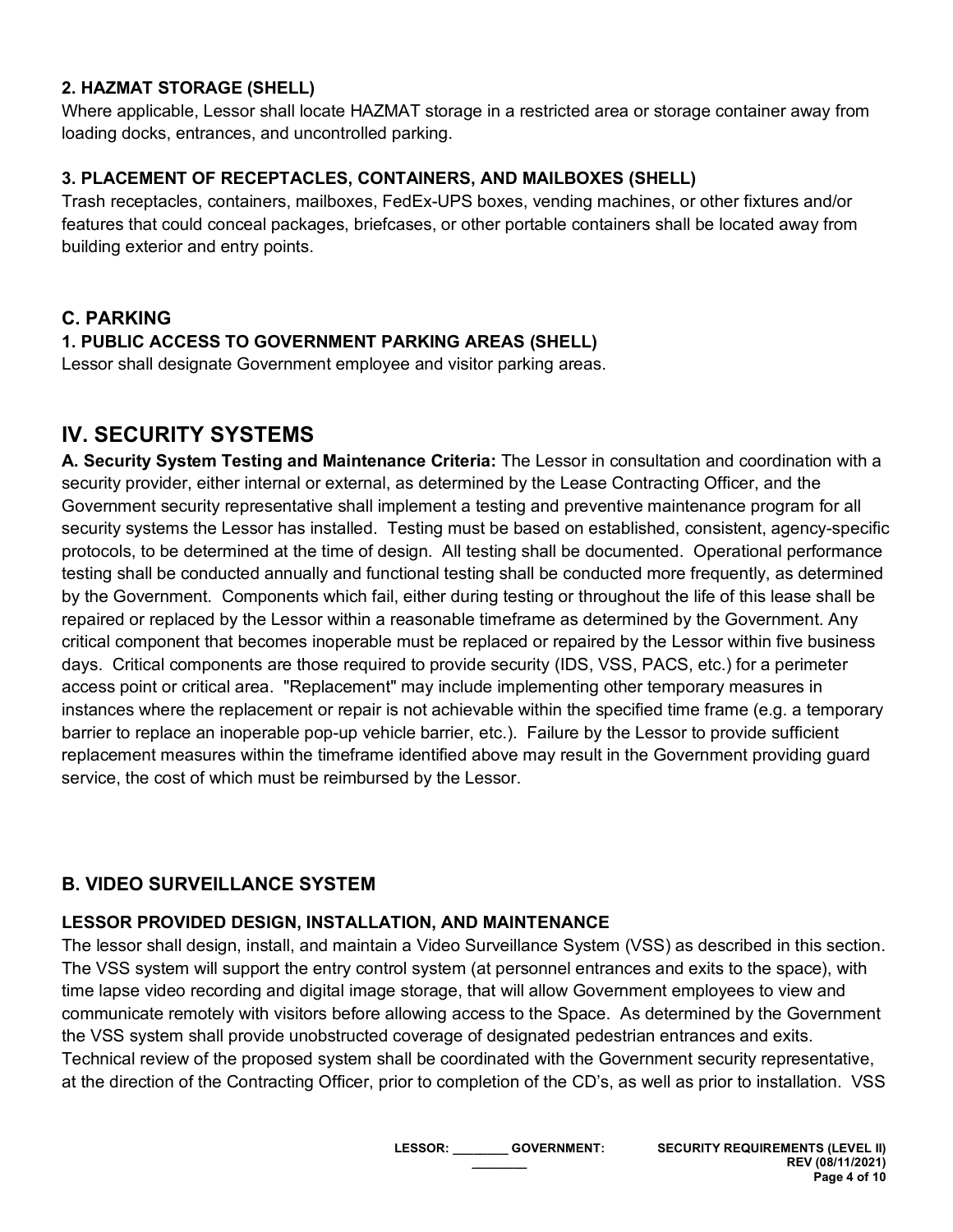system testing, and acceptance shall be conducted by the Government prior to occupancy. The VSS system shall comply with the Architectural Barriers Act, section F230.0. The Government will centrally monitor the VSS system. Government specifications are available from the Lease Contracting Officer. VSS system components which fail or require maintenance, or which fail during testing should be serviced in accordance with the Security System Maintenance Criteria listed above.

The Lessor shall comply with FAR 52.204-25: Prohibition on Contracting for Certain Telecommunications and Video Surveillance Services or Equipment (Aug 2020). See [https://www.acquisition.gov/far/part-](https://www.acquisition.gov/far/part-52#FAR_52_204_25)[52#FAR\\_52\\_204\\_25.](https://www.acquisition.gov/far/part-52#FAR_52_204_25)

### **GOVERNMENT PROVIDED SCOPE AND PRODUCT, INSTALLATION, AND MAINTENANCE**

The Government may provide and install an entry control system, with time lapse video recording and digital image storage, that will allow Government employees to view and communicate remotely with visitors before allowing access. This Video Surveillance System (VSS) shall provide the Government with unobstructed coverage, as determined by the Government, of designated pedestrian entrances and exits. The Lessor shall permit twenty-four-hour VSS coverage and recording, provided and operated by the Government. The Government will centrally monitor the VSS surveillance. Government specifications are available from the Contracting Officer.

After notice to proceed, the Lessor shall advise the Government of the appropriate time to install the equipment during the construction of the Space. The Lessor shall facilitate the installation by allowing access to electrical panels and other areas of the building as necessary. The Lessor's construction schedule shall reflect the installation of this equipment.

# **C. INTRUSION DETECTION SYSTEM**

### **LESSOR PROVIDED DESIGN, INSTALLATION, AND MAINTENANCE**

The Lessor shall design, install, and maintain an Intrusion Detection System (IDS) as described in this section. The Government requires an IDS, which will cover perimeter entry and exit doors, and operable ground-floor windows. Basic Security-in-Depth IDS components include: magnetic door switch(s), alarm system keypad, passive infrared sensor(s) (PIR), an alarm panel (to designated monitoring center) and appropriate communication method i.e. telephone and/or Internet connection, glass-break detector, magnetic window switches or shock sensors. Technical review of the proposed system shall be coordinated with the Government security representative, at the direction of the Lease Contracting Officer, prior to completion of the CDs, and prior to installation. System testing and acceptance shall be conducted by the Government prior to occupancy.

Basic Security-in-Depth IDS shall be connected to and monitored at a central station operated by the Department of Homeland Security Mega Center. Emergency notification lists shall be coordinated with the monitoring station to include all applicable Government and lessor points of contact, including law enforcement (Federal Protective Service and facility security force). Monitoring shall be designed to facilitate a real-time detection of an incident, and to coordinate an active response to an incident. The Lessor must complete the Mega Center Alarm Requirements (MAR) application process specified by the Government to meet the monitoring requirements for a functional IDS. The Government creates an FPS monitoring account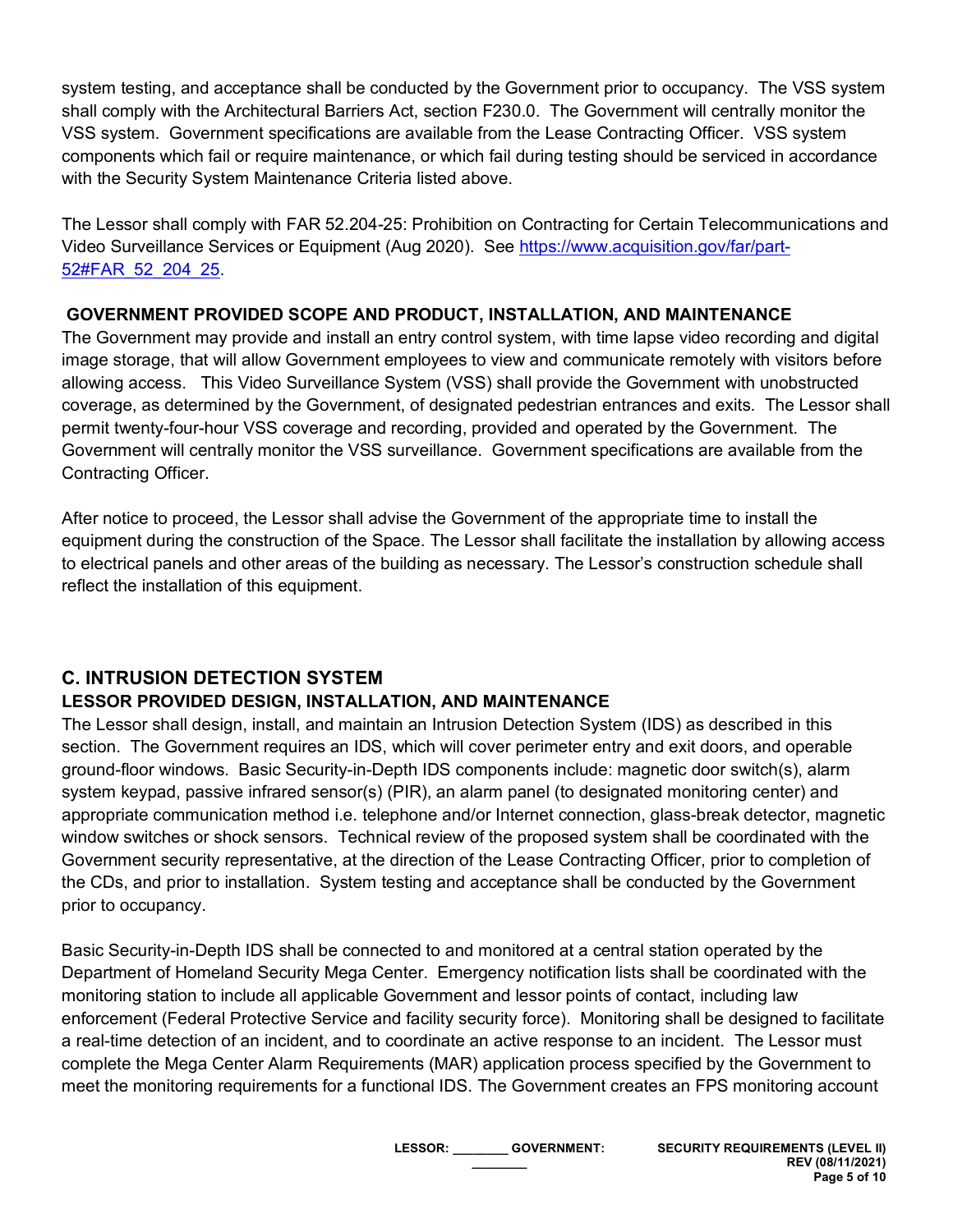and works with the Lessor to complete the Mega Center Alarm Requirement (MAR) in conjunction with the installing security vendor. Components which fail or require maintenance, or which fail during testing shall be serviced in accordance with the Security System Maintenance Criteria listed above.

**GOVERNMENT PROVIDED SCOPE AND PRODUCT, INSTALLATION, AND MAINTENANCE** The Lessor shall permit installation of a perimeter Intrusion Detection System (IDS) to be operated by the Government. The Government shall provide and install an IDS on perimeter entry and exit doors, and operable groundfloor windows. Basic Security-in-Depth IDS— include: magnetic door switch(s), alarm system keypad, passive infrared sensor(s) (PIR), an alarm panel (to designated monitoring center) and appropriate communication method i.e. telephone and/or Internet connection, glass-break detector, magnetic window switches or shock sensors.

Basic Security-in-Depth IDS shall be connected and monitored at a central station. Emergency notification lists shall be coordinated with the monitoring station to include all applicable Government and Lessor points of contact, including law enforcement (Federal Protective Service and facility security force). Monitoring shall be designed to facilitate a real-time detection of an incident, and to coordinate an active response to an incident.

After notice to proceed, the Lessor shall advise the Government of the appropriate time to install the equipment during the construction of the Space. The Lessor shall facilitate the installation by allowing access to electrical panels and other areas of the building, as necessary. The Lessor's construction schedule shall reflect the installation of this equipment.

### **D. DURESS ALARM**

### **LESSOR PROVIDED DESIGN, INSTALLATION, AND MAINTENANCE**

The Lessor shall design, install, and maintain a duress alarm system. Technical review shall be coordinated with the Government security representative, at the direction of the Contracting Officer, prior to completion of the CDs, as well as prior to installation. System testing and acceptance shall be conducted by the Government prior to occupancy. This system shall comply with the Architectural Barriers Act, section F230.0.

The Lessor in consultation and coordination with the security provider and Government shall conduct security system performance testing annually. Testing must be based on established, consistent agency-specific protocols, documented and furnished to the Contracting Officer. Components which fail or require maintenance, or which fail during testing should be serviced in accordance with the Security System Maintenance Criteria listed above.

### **GOVERNMENT PROVIDED SCOPE, PRODUCT, INSTALLATION, AND MAINTENANCE**

The Lessor shall permit installation of a duress alarm system to be provided and operated by the Government. The Government, in coordination with a security provider, either internal or external, as determined by the Contracting Officer, shall document and implement duress procedures for emergency situations.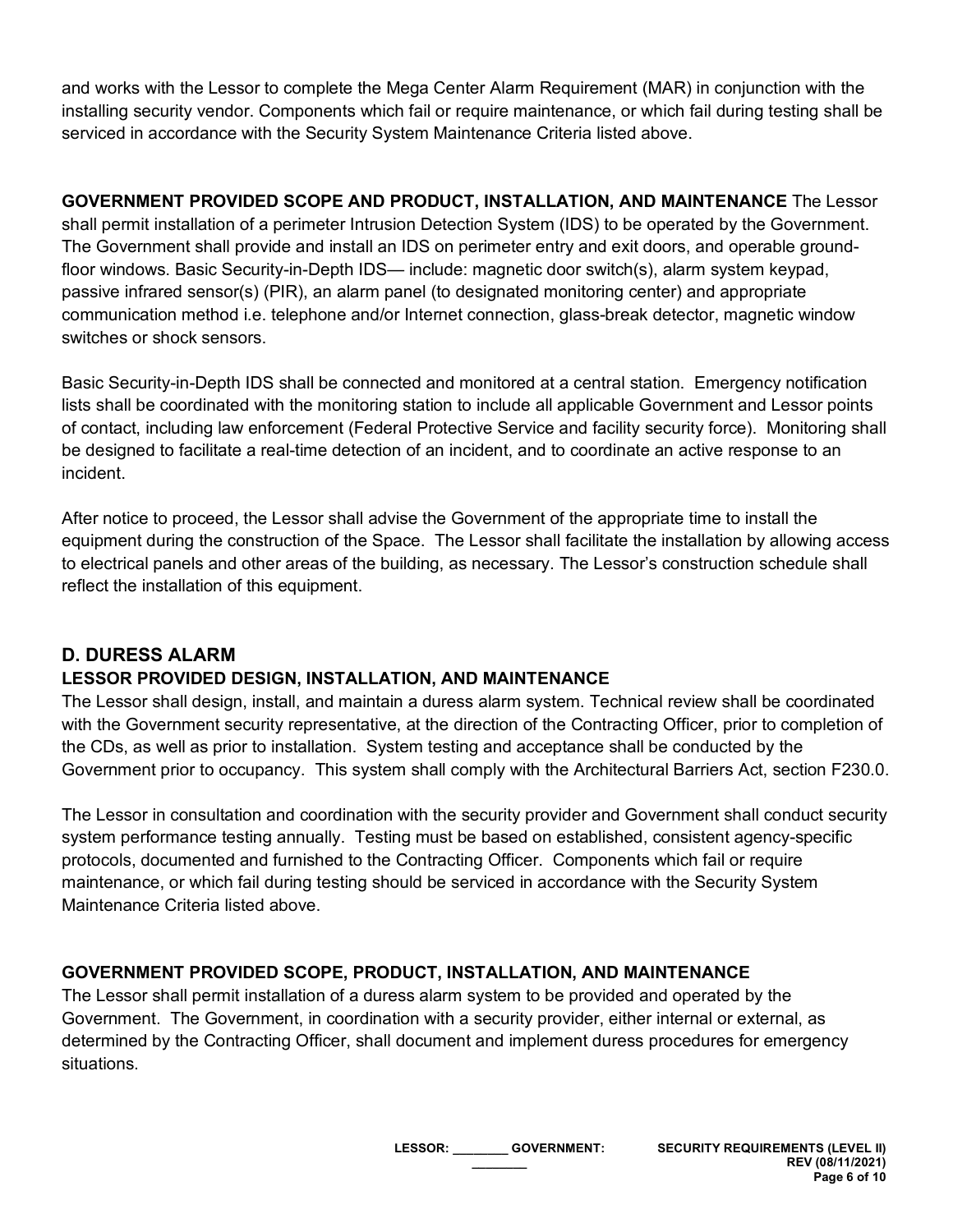After notice to proceed, the Lessor shall advise the Government of the appropriate time to install the equipment during the construction of the Space and shall facilitate the installation, including access to electrical panels and other areas of the building, as necessary. The Lessor's construction schedule shall reflect the installation of this equipment.

### **E. SECURITY SYSTEMS DESIGN**

The Lessor, in consultation and coordination with security providers (internal or external) and the agency designated security representative, shall ensure at the time of system design, system construction, and throughout the term of the Lease, that alarm and PACS panel, VSS components, controllers, and cabling shall be secured from unauthorized physical and logical access.

# **V. STRUCTURE**

NOTE: FOR ADDITIONAL BLAST RESISTANT MEASURES REQUIRED IN NEW LEASE CONSTRUCTION PROJECTS, REFER TO LEASE PARAGRAPH "SECURITY FOR NEW CONSTRUCTION".

### **A. WINDOWS**

### **LOCK GROUND FLOOR WINDOWS**

If a Government tenant occupies ground floor space in the Building, the Lessor shall provide a means to lock all operable, ground floor windows with secure latches. As part of BSAC, any operable, ground floor windows shall be monitored via IDS.

### **B. BUILDING SYSTEMS**

### **1. EMERGENCY GENERATOR PROTECTION (T.I.)**

If an emergency generator is required by the Government, the Lessor shall locate it, either pre-existing or installed as part of Tenant Improvements, in a secure area, protected from unauthorized access and vehicle ramming, if outdoors. The emergency generator and its fuel tank must be located at least 25 feet from loading docks, entrances, and parking areas. Alternatively, if the 25 foot distance cannot be achieved, Lessor shall protect utilities in accordance with the post-award DBT analysis through a combination of standoff, hardening, and venting methods.

#### **2. SECURING AIR INTAKE GRILLES**

Lessor shall secure all accessible air intake grills from tampering or removal. Whenever possible, locate outdoor air intakes at least 30 feet above grade, and preferably at roof level.

# **VI. OPERATIONS AND ADMINISTRATION**

### **A. FACILITY SECURITY COMMITTEE (SHELL \*)**

The Lessor shall cooperate and work with the buildings Facility Security Committee (FSC) throughout the term of the Lease. The FSC is responsible for addressing facility-specific security issues and approving the implementation of security measures and practices. The FSC consists of representatives of all Federal tenants in the facility, the security organization, and the leasing department or agency.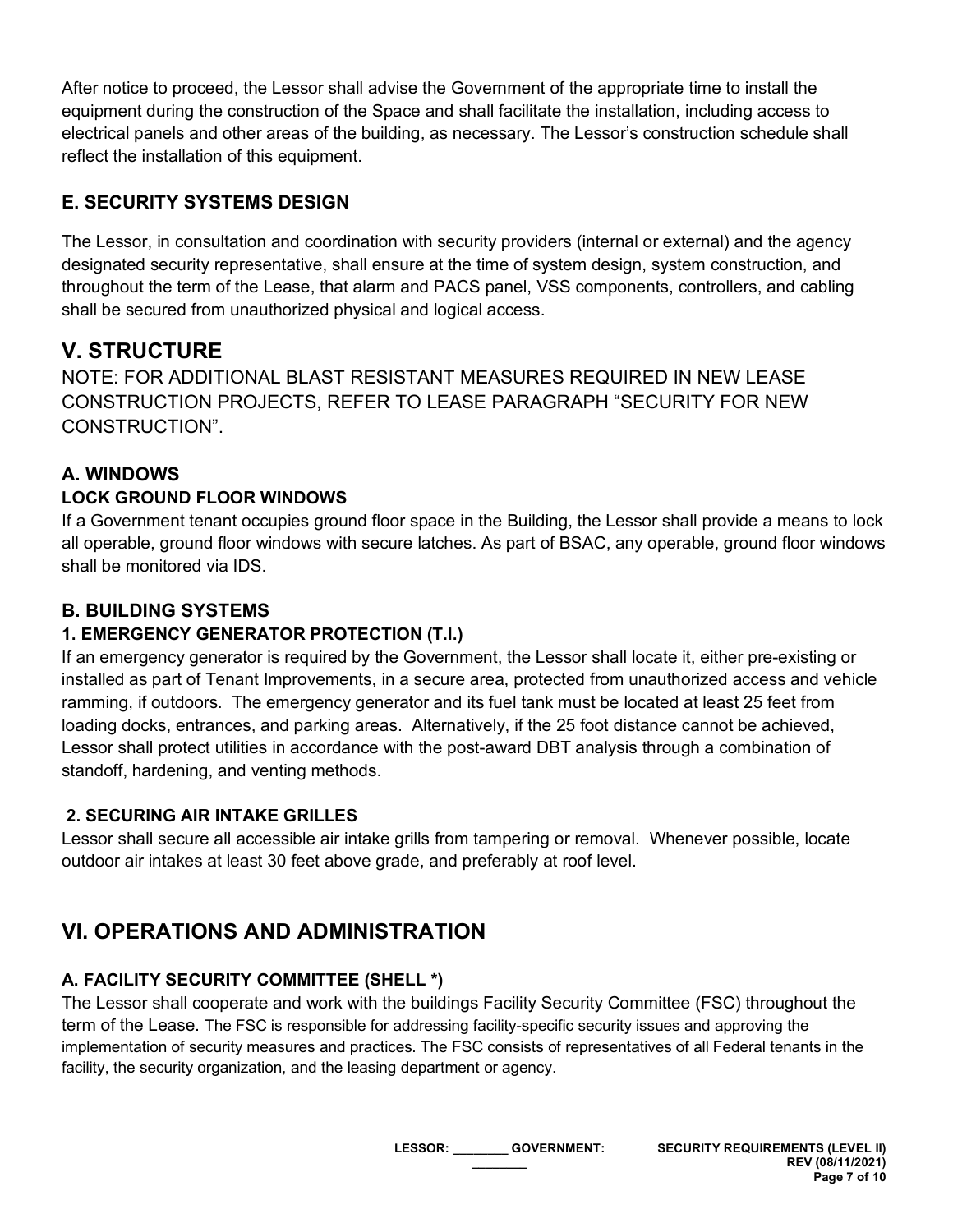### **B. ACCESS TO BUILDING INFORMATION (SHELL \*)**

Building Information—including mechanical, electrical, vertical transport, fire and life safety, security system plans and schematics, computer automation systems, and emergency operations procedures shall be strictly controlled. Such information shall be released to authorized personnel only, approved by the Government, by the development of an access list and controlled copy numbering. The Lease Contracting Officer may direct that the names and locations of -Government tenants not be disclosed in any publicly accessed document or record. If that is the case, the Government may request that such information not be posted in the building directory.

Lessor shall have emergency plans and associated documents readily available in the event of an emergency.

#### **C. CONSTRUCTION SECURITY PLAN (SHELL)**

The Lessor shall develop and implement a construction security plan. The plan should specify who is responsible for the security of the site during each phase of the project until final completion. The construction security plan shall describe in detail, how the Government's information, assets, equipment, and personnel will be protected during the construction process. (This shall include background checks, restrictions on accessibility, and escorts for the construction personnel). The required security measures will vary with the risk presented during the project. The Lessor shall also submit a security plan for all post-occupancy construction and alterations projects in the leased Space, throughout the term of this Lease.

### **VII. CYBERSECURITY (SHELL \*)**

- A. Lessors are prohibited from connecting any portion of their building and access control systems (BACS) to any federally-owned or operated IT network. BACS include systems providing fire and life safety control, physical access control, building power and energy control, electronic surveillance, and automated HVAC, elevator, or building monitoring and control services (including IP addressable devices, application servers, or network switches).
- B. In the event of a cybersecurity incident related to BACS, the Lessor shall initially assess the cyber incident, identify the impacts and risks to the Building and its occupants, and follow their organization's cyber and IT procedures and protocols related to containing and handling a cybersecurity incident. In addition, the Lessor shall immediately inform the Lease Contracting Officer's (LCO's) designated representative, i.e., the Lease Administration Manager (LAM), about cybersecurity incidents that impact a federal tenant's safety, security, or proper functioning.
- C. Lessors are encouraged to put into place the following cyber protection measures to safeguard facilities and occupants:
	- 1. Engineer and install BACS to comply with the Department of Homeland Security Industrial Control Systems Computer Emergency Response Team (DHS ICS-CERT) cyber security guidance and recommendations [\(https://ics-cert.us-cert.gov/Recommended-Practices\)](https://ics-cert.us-cert.gov/Recommended-Practices).
	- 2. Refer to the National Institute of Standards and Technology Cyber Security Framework (NIST-CSF) [\(https://www.nist.gov/cyberframework\)](https://www.nist.gov/cyberframework) and cybersecurity guidance in the DHS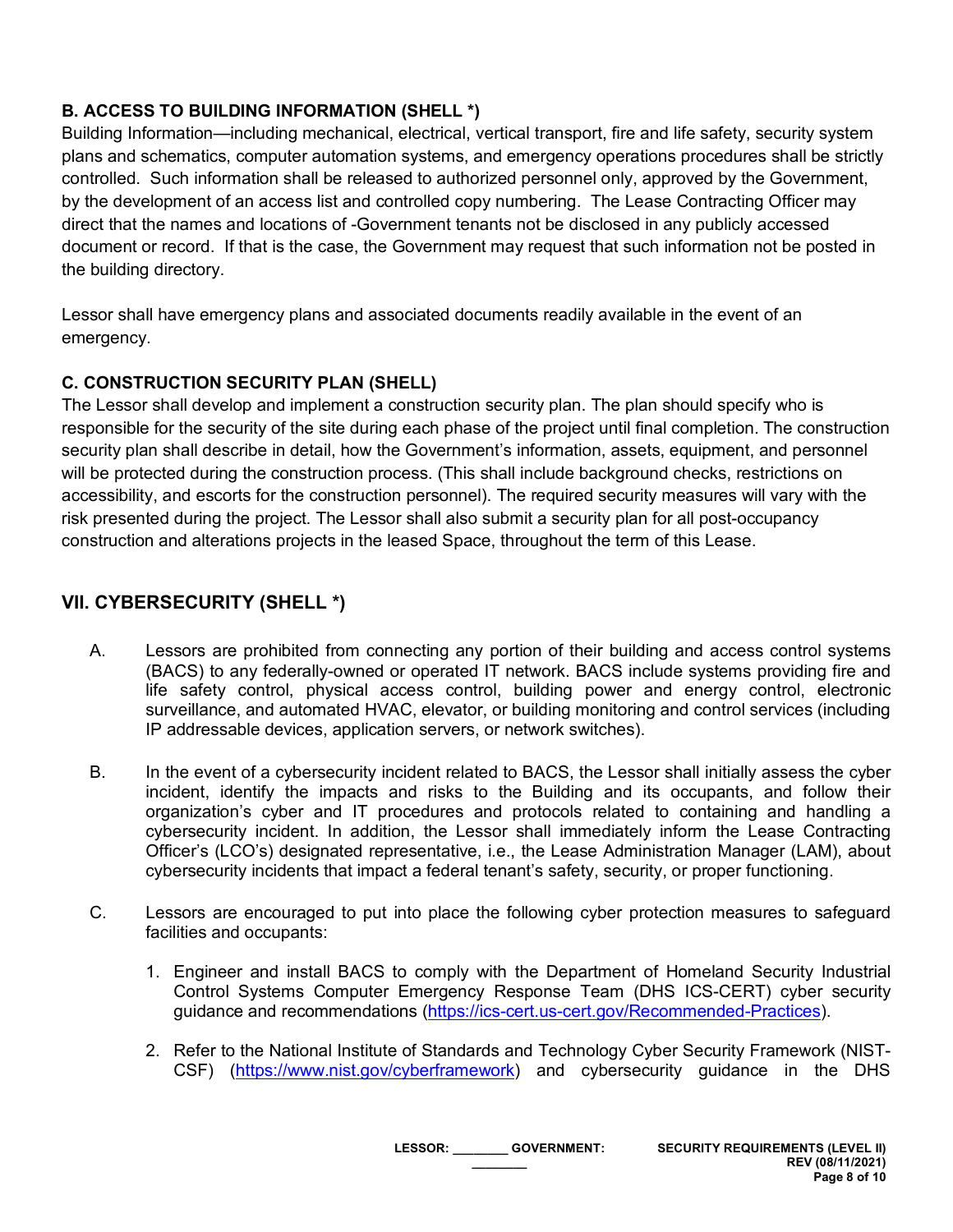Commercial Facilities Sector-Specific Plan [\(https://www.dhs.gov/publication/nipp-ssp](https://www.dhs.gov/publication/nipp-ssp-commercial-facilities-2015)[commercial-facilities-2015\)](https://www.dhs.gov/publication/nipp-ssp-commercial-facilities-2015) for best practices to manage cyber risks.

- 3. Encourage vendors of BACS to secure these devices and software through the following:
	- a. Develop and institute a proper Configuration Management Plan for the BACS devices and applications, so that the system can be supported.
	- b. Safeguard sensitive data and/or login credentials through the use of strong encryption on devices and applications. This means using NIST- approved encryption algorithms, secure protocols (i.e., Transport Layer Security (TLS) 1.1, TLS 1.2, TLS 1.3) and Federal Information Processing Standard (FIPS) 140-2 validated modules.
	- c. Disable unnecessary services in order to protect the system from unnecessary access and a potential exposure point by a malicious attacker. Examples include File Transfer Protocol-FTP (a protocol used for transferring files to a remote location) and Telnet (allowing a user to issue commands remotely). Additionally, use of protocols that transmit data in the clear (such as default ZigBee) should be avoided, in favor of protocols that are encrypted.
	- d. Close unnecessary open ports to secure against unprivileged access.
	- e. Monitor and free web applications and supporting servers of common vulnerabilities in web applications, such as those identified by the (Open Web Application Security Project (OWASP) Top 10 Project [\(https://www.owasp.org/index.php/Category:OWASP\\_Top\\_Ten\\_Project\)](https://www.owasp.org/index.php/Category:OWASP_Top_Ten_Project).
	- f. Enforce Least Privilege, where proper permissions are enforced on a device or application so that a malicious attacker cannot gain access to all data. Enforcing Least Privilege will only allow users to access data they are allowed to see. Additional information can be found at [https://www.beyondtrust.com/blog/what-is-least-privilege/.](https://www.beyondtrust.com/blog/what-is-least-privilege/)
	- g. Protect against Insufficient User Access Auditing, where device or application does not have a mechanism to log/track activity by user. Enforce changing of factory default Username and Password to prevent unauthorized entry into the BACS system.
	- h. Use updated antivirus software subscription at all times. Kaspersky-branded products or services, prohibited from use by the Federal Government, are not to be utilized.
	- i. Conduct antivirus and spyware scans on a regular basis. Patching for workstations and server Operating System (OS), as well as vulnerability patching should follow standard industry best practices for software development life cycle (SDLC).
	- j. Discontinue the use of end of life (EOL) systems and use only applications/systems that are supported by the manufacturer.
	- k. Operating Systems must be supported by the vendor for security updates (e.g., do not use Windows Server 2003).
	- l. Proposed standard installation, operation, maintenance, updates, and/or patching of software shall not alter the configuration settings from the approved United States Government Configuration Baseline (USGCB) or tenant agency guidance (if applicable).